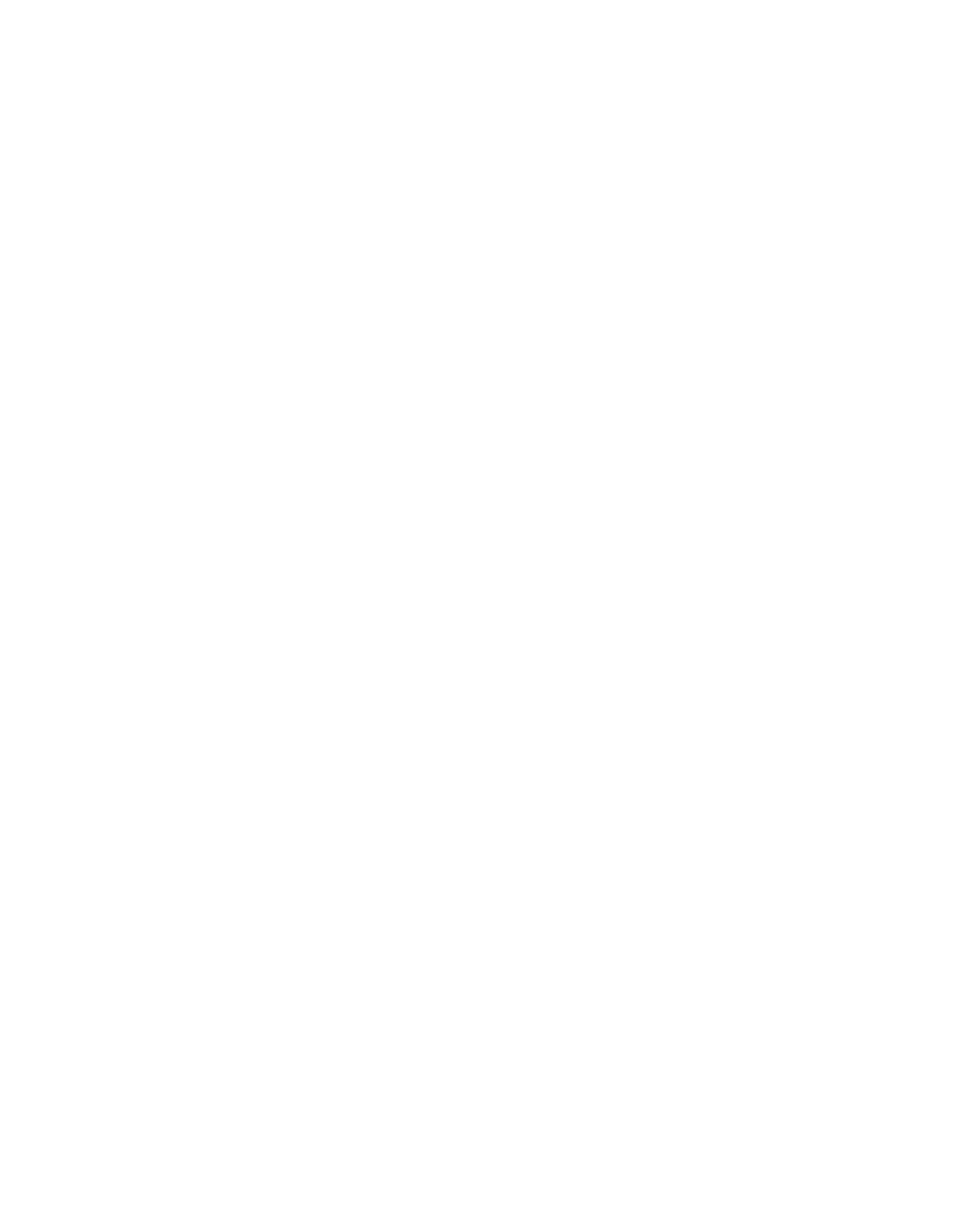# *Bureau of Occupational Licenses*

As Amended December 21, 1987 Effective January 11, 1988 Adopted Under Emergency Provisions, March 29, 1993 Adopted Under Temporary Provisions, July 1, 1997 (7-1-98)

# **602. -- 604. (RESERVED)**

## **605. CODE OF ETHICS (RULE 605).**

Chiropractic physicians are responsible for maintaining and promoting ethical practice in accordance with the ethical principles set forth in Appendix A in these rules. (4-7-11)

# **606. -- 999. (RESERVED)**

## **Appendix A – Chiropractic Physicians Code of Ethics**

## **PREAMBLE**

This code of ethics set for the principles for the ethical practice of chiropractic. All chiropractic physicians are responsible for maintaining and prope is all practice and otherwise complying with the terms of this code responsible for maintaining and promotion of the promotion all act in the best interest of the patient. This code of ethics shall be estimated by the terms of this code of ethics shall be all act in the best interest of the patient. This code of ethics shall be binding on all chiropractic physicians.

## **1. Duty to Report**

A. Duty to Report. It shall be the duty of every licensee to notify the Board through the Bureau of Occupational Licenses of any violation of the Copy of Act or Board Rules, if the licensee has personal ropy are Act or Board Rules, if the licensee has personal knowledge of the conduct.

B. Reporting of Certain Judgments to Board. If a judge entered against a licensee in any court, or a net is reached on a claim involving malpractice excessions of the sand dollars (\$50,000), a licensee shall settlement is reached on a claim involving malpractice exceeding fifty the sand dollars (\$50,000), a licensee shall report that fact to the Board within thirty (30) days. The licensee provision of this subsection if he/sh report that fact to the Board within thirty  $(30)$  days. The licensee m provides the Board with a copy of the judgment or settlement.

If a licensee is convicted of a felony or a crime involving dishonesty, theft, vience, habitual use of drugs or or sexual misconduct, he/she shall report that fact to the coard with this (30) days following the alcohol, or sexual misconduct, he/she shall report that fact to the board with conviction.

## **2. Advertising of Research Projects**

Advertisement of Affiliation with Research Projects. If a licensee advertises any affiliation with a research project, he must make a written statement of the objectives, cost and budget of the project, and the person conducting the research. Such statements are to be made available at the request of the Board, to scientific organizations, and to the general public. The advertisement must indicate that it is supported by clinical research. Any willful failure to comply with these requirements will be deemed false and deceptive advertising under rule 450. Licensee must comply with all state and federal laws and regulations governing research projects on humans, and shall obtain "Institutional Review Board" (IRB) approval as established and set forth in the U.S. Code of Federal Regulations, Title 45, Part 46, Subpart A (45 CFR 46.101-46-505). **Appendix A - Chiropractic Physicians Code of Ethics**<br> **Archives set that the static and practice of chiropractic.** All chiropractic physicians are<br>
disponsible 2013<br> **Archives 2013** And not the best interest of the patien

## **3. Sexual Misconduct**

The doctor-patient relationship requires the chiropractic physician to exercise utmost care that he or she will do nothing to exploit the trust and dependency of the patient. Sexual misconduct is a form of behavior that adversely affects the public welfare and harms patients individually and collectively. Sexual misconduct exploits the doctorpatient relationship and is a violation of the public trust. This section of the Code of Ethics shall not apply between a chiropractor and their spouse.